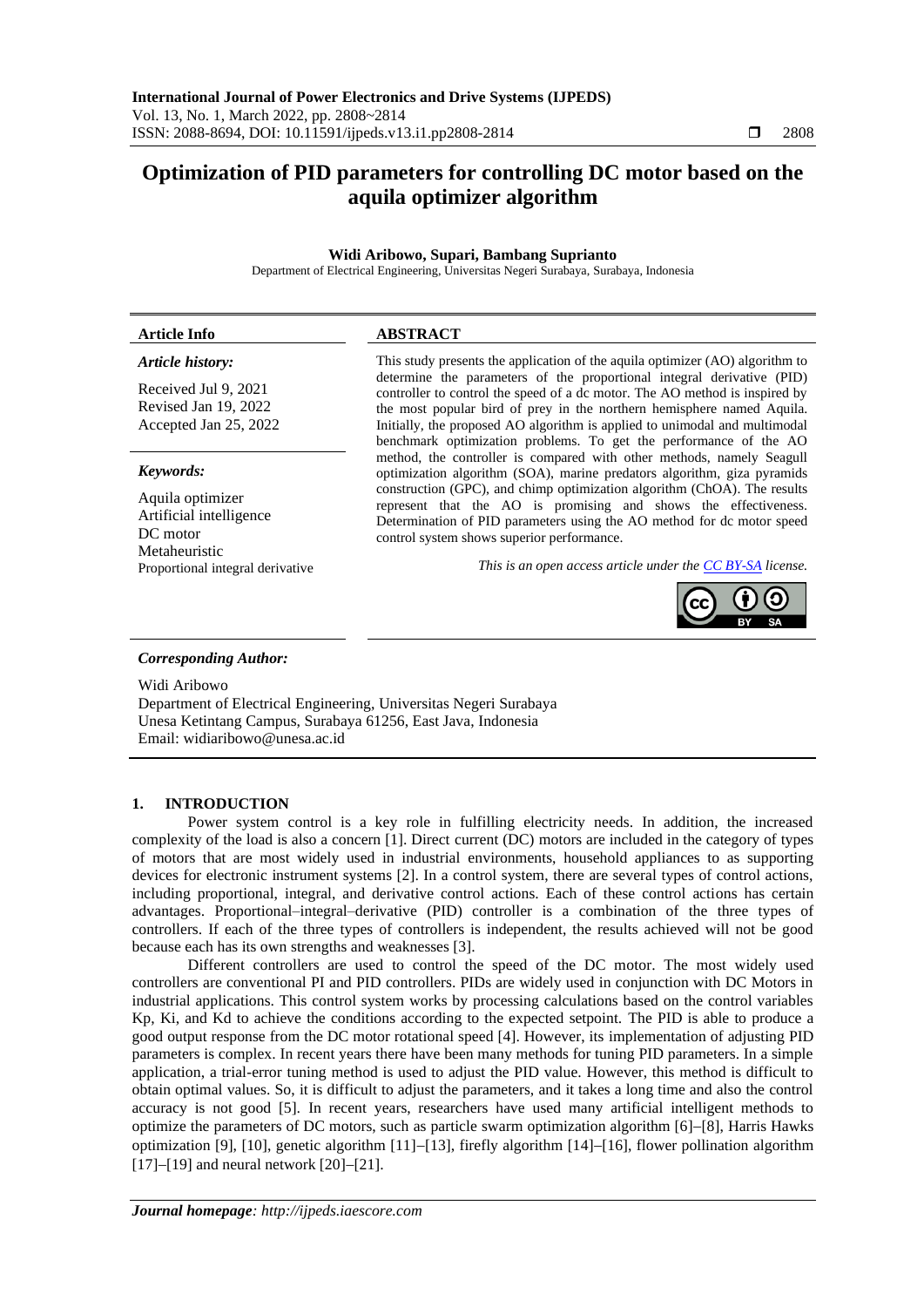This paper will present DC motor control using PID which is optimized using the an aquila optimizer (AO) algorithm. The AO was introduced by Abualigah [22]. Aquila optimizer (AO) duplicates the behavior of aquila in nature during the process of capturing prey. The aquila is one of the most popular birds of prey in the northern hemisphere [22]. The contribution of this paper is:

- The application of the latest and promising metaheuristic methods namely An Aquila Optimizer algorithm (AO) to set the PID parameters in DC motors
- The achievement of the offered method is tested by comparing it with the seagull optimization algorithm (SOA), marine predators algorithm, giza pyramids construction (GPC), and chimp optimization algorithm (ChOA).

This paper has an arrangement, namely the second part, which is about the concept of DC Motor and the aquila optimizer (AO) method. The third part is the results and discussion. The last part is to draw conclusions from the research.

# **2. MATERIALS AND METHODS**

#### **2.1. DC motor**

DC motor is controlled by armature and field [23]. The stator and rotor are important parts of a DC motor. The non-rotating part of the DC motor is namely the stator. Rotor is the rotating piece. DC motor with anchor control uses armature current as of the controlling variable [24]. The stator field is generated by permanent magnets or current coils. The motor torque equation is as follows (τm).

$$
\tau m(s) = (K_1 K_f I_f) I_a(s) = K_m I_a(s)
$$
\n(1)

$$
T_m(s) = K_m I_a(s) \tag{2}
$$

Where  $K_m$  is The permeability function of the magnetic material [25]. The armature current  $(I_a)$  and input voltage  $(V_a)$  have a relationship in the armature circuit the equation is as follows,

$$
V_a(s) = (R_a + L_a \cdot s) \cdot I_a(s) + e_b(s) \tag{3}
$$

$$
e_b(s) = K_b \omega(s) \tag{4}
$$

where  $R_a$  and  $L_a$  are Armature resistance and Armature inductance.  $e_b$  is back electromotive force.

$$
\tau_m(s) = \tau_L(s) + \tau_d(s) \tag{5}
$$

$$
\tau_L(s) = Js\omega(s) + B\omega(s) \tag{6}
$$

Where  $\tau_L$  is the torque jointed to the load.  $\tau_d$  is Fault torque. *J* is inertia of the DC motor and *B* is damping friction ratio. The block diagram of a DC motor can be seen in Figure 1.



Figure 1. DC motor block diagram [26]

### **2.2. An aquila optimizer**

Similar to all birds, Aquila has a dark brown coloration and behind the neck is more golden brown. Aquila has speed and agility. In addition, the Aquila has strong legs and sharp claws. this supports catching a variety of prey. Aquila has been recognized as an adult deer attack. Aquila builds large nests in mountains or other high positions. Aquila is one of the most intelligent and skilled hunters after humans. Like population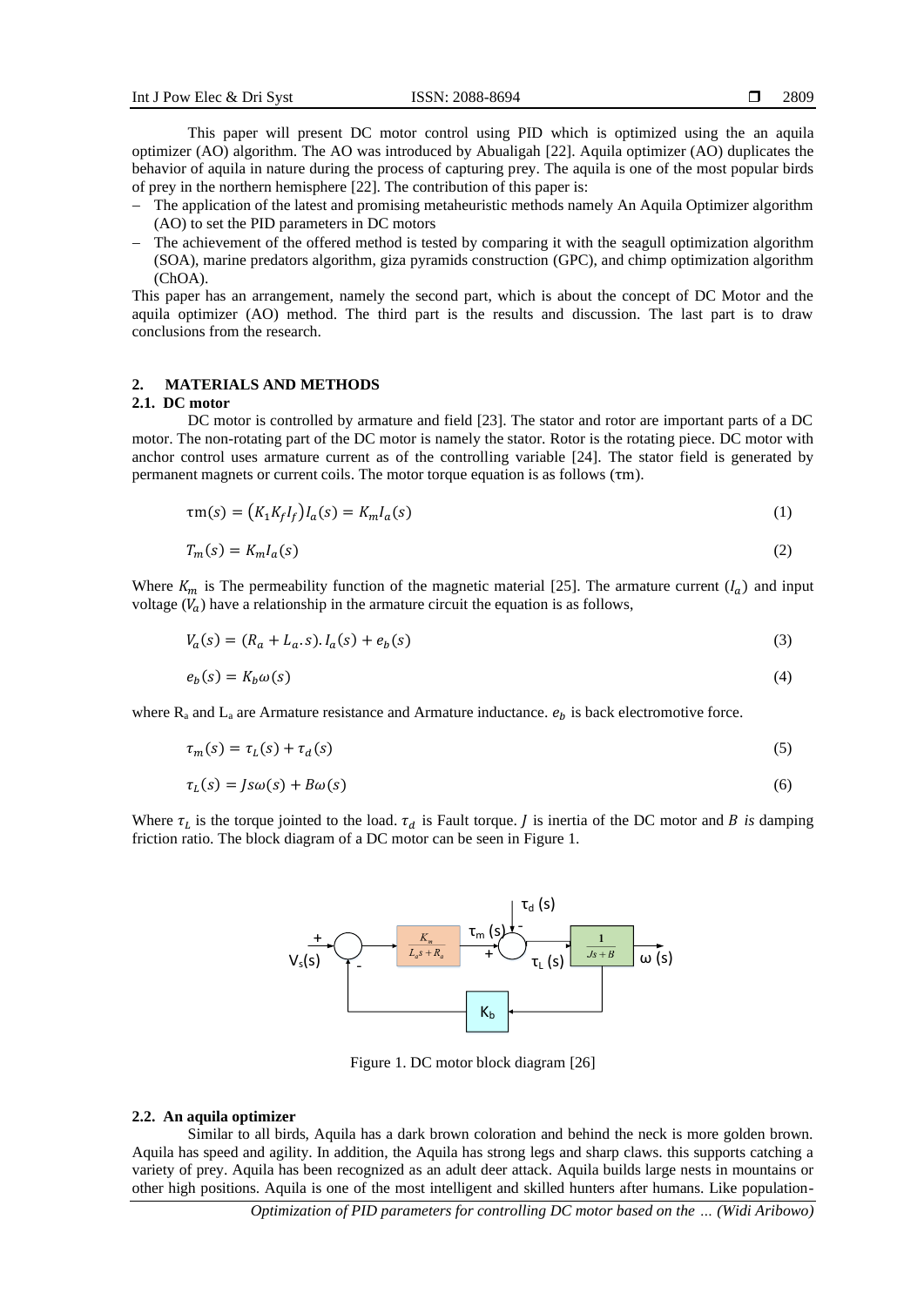based algorithms, the AO method begins with a population of candidate solutions  $(X)$ . The method starts stochastically with an upper limit  $(UB)$  and a lower limit  $(LB)$  [22]. Each iteration will determine approximately the optimal solution, which is called the best solution.

$$
X = \begin{bmatrix} X_{1,1} & \cdots & X_{1,n} \\ X_{2,1} & \cdots & X_{2,n} \\ \vdots & \vdots & \vdots & \vdots \\ X_{m,1} & X_{m,n} & \cdots & X_{m,n} \end{bmatrix}
$$
(7)

$$
X_{ij} = rand \times (UB_j - LB_j) + LB_j, i = 1, 2, ..., m \quad j = 1, 2, ..., n \tag{8}
$$

Where *m* is the total number of candidate solutions (population), and *n* is the dimension size of the problem. *rand* is a random number, the j th lower bound is  $LB_j$ . the j th upper bound of the given problem is  $UB_j$ . AO algorithm methods that simulate the behavior of aquila during hunting can be grouped into four steps:  $-$  Step 1: Increased exploration  $(X_1)$ 

In step 1, aquila explores from the sky to determine the area of the search space to determine the position of prey. Aquila identifies prey areas and selects the best areas for hunting.

$$
X_1(t+1) = X_{best}(t) \left(1 - \frac{t}{T}\right) + (X_M(t) - X_{best}(t) \times rand)
$$
\n(9)

$$
X_M(t) = \frac{1}{N} \sum_{i=1}^N X_i(t), N = 1, 2, \dots, dim
$$
\n(10)

Where, the solution of the next iteration of t is  $X_1(t + 1)$ . It is produced in the initial search method  $(X_1)$ .  $X_{best}(t)$  Is the best-obtained solution until t the iteration, this describes the estimated point of the prey. The parameter to supervisor the increased exploration via the number of iterations is  $\left(1-\frac{t}{\tau}\right)$  $\frac{c}{T}$ ). The points mean value of the current solutions linked at *t* th iteration is  $X_M(t)$ . *rand* is a random value. The dimension size of the problem is  $dim$ . The population size is  $N$ .

 $-$  Step 2: Limited exploration  $(X_2)$ 

In the second step, the prey has been found with a high level of altitude. In this position, Aquila will circle in the clouds, get into position, and prepare to attack prey. At this step, aquila has selected the area of prey. Mathematically, the second step can be formulated in (11)-(18).

$$
X_2(t+1) = X_{best}(t) \times Levy (D) + X_R(t) + (y - x) \times rand \tag{11}
$$

$$
Levy(D) = s \times \frac{u \times \sigma}{|v|^{\beta}} \tag{12}
$$

$$
\sigma = \left(\frac{\Gamma(1+\beta) \times \text{sine}\left(\frac{\pi\beta}{2}\right)}{\Gamma(\frac{1+\beta}{2}) \times \beta \times 2^{\left(\frac{\beta-1}{2}\right)}}\right)
$$
(13)

$$
y = r \times \cos(\theta) \tag{14}
$$

$$
x = r \times \sin(\theta) \tag{15}
$$

$$
r = r_1 + U + D_1 \tag{16}
$$

$$
\theta = -\omega \times D_1 + \theta_1 \tag{17}
$$

$$
\theta_1 = \frac{3 \times \pi}{2} \tag{18}
$$

Where the completion of the iteration t produced by the second step of the method is  $X_2(t + 1)$ . he distribution function of levy flights is *Levy* (*D*). the dimension space is (*D*).  $X_R(t)$  is a random solution value with a range of 1 to N. s is a fixed constant value with a range up to 0.01.  $u$  and  $v$  are a random value between 0 and 1.  $\sigma$  is a fixed constant value with a range up to 1.5. x and y are used to describe the spiral shape in the search.  $r_1$  is selected a value between 1 and 20 which is used to fix the number of search cycles.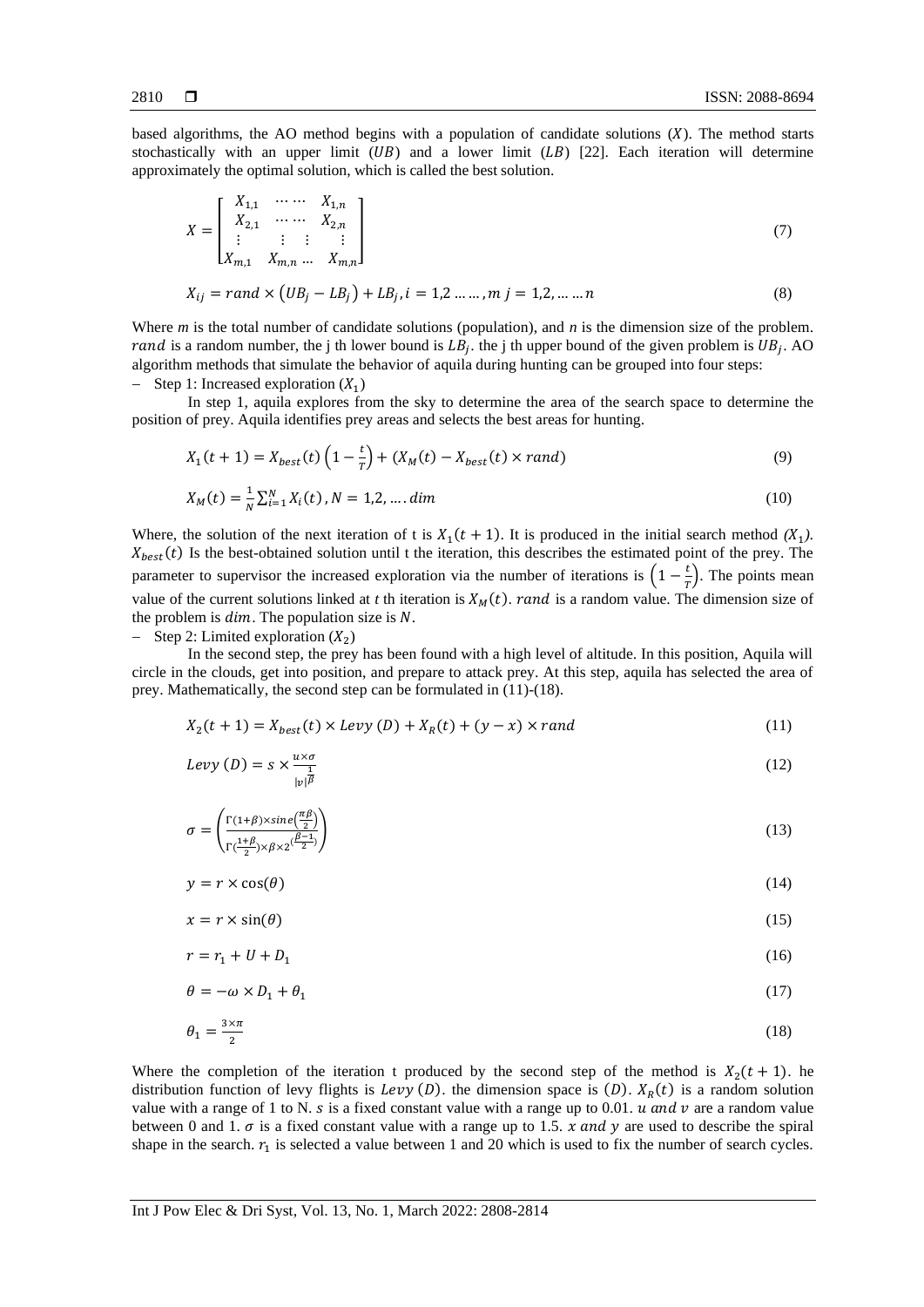U is the variable multiplied by 0.00565.  $D_1$  is an integer from 1 to the maximum value of the search space variable (dim).  $\omega$  is a variable that has a fixed small value multiplied by 0.005.

 $-$  Step 3: Increased exploitation  $(X_3)$ 

In step 3, Aquila will be in a position of exploitation that is approaching the prey and giving a preemptive attack. This behavior can be represented mathematically by the (19).

$$
X_3(t+1) = (X_{best}(t) - X_R(t)) \times \alpha - rand + ((UB - LB) \times rand + LB \times \delta)
$$
 (19)

Where the exploitation adjustment parameters fixed in this paper with small values (0,1) are  $\alpha$  and  $\delta$ . UB indicates the upper limit and  $LB$  indicates the lower limit of the given problem.

 $-$  Step 4: Limited exploitation  $(X_4)$ 

In method 4, aquilla gets closer to the prey. Prey will be attacked by aquilla on the ground. Aquilla walk on the ground and take prey. Prey is attacked by aquilla at the last location. Behavioral modeling of aquilla in step 4 can be modeled mathematically as in (20)-(23).

$$
X_4(t+1) = Q_f \times X_{best}(t) - (G_1 \times X(t) \times rand) - G_2 \times Levy(D) + rand \times G_1
$$
 (20)

$$
Q_f = t \frac{2 \times rand - 1}{(1 - T)^2} \tag{21}
$$

$$
G_1 = 2 \times rand - 1 \tag{22}
$$

$$
G_2 = 2 \times \left(1 - \frac{t}{T}\right) \tag{23}
$$

Where the solution of the iteration generated by the fourth search method  $(X_4)$  is  $X_4(t + 1)$ . The quality function used to balance the search strategy is  $Q_f$ . All kind of aquila movements used to track prey is  $G_1$ .  $G_2$ is a lowering worth from 2 to 0. It is showed the flight incline of the Aquila applied to adhere prey from the first spot to the last spot. The current solution at the t-th iteration is  $X(t)$ . A random point with range between 0 and 1 is rand. The current iteration is *t*. The maximum number of iterations is *T*. The allocation function of the flight levy is  $Levy(D)$ .

## **2.3. The proposed AO for tuning Dc motor**

To **g**et adaptive control for dc motors, especially at points such as overshoot, rise-time, and settling time. PID parameters are searched and determined using the AO method. Figure 2 is an illustration of the AO method in determining the PID parameters on a DC motor. The detail of DC Motor parameters can be seen in Table 1.



Figure 2. Proposed method diagram

| Table 1. DC motor parameters |  |
|------------------------------|--|
|------------------------------|--|

| Parameter                  | Value          |
|----------------------------|----------------|
| Back emf constant $(K_b)$  | $0.01$ N-m/Amp |
| Armature resistance $(R)$  | $2\Omega$      |
| Armature inductance $(L)$  | 0.25H          |
| Mechanical inertia $(J)$   | $0.02$ Kg/m2   |
| Friction coefficient $(B)$ | $0.05$ Nm/rmp  |

*Optimization of PID parameters for controlling DC motor based on the … (Widi Aribowo)*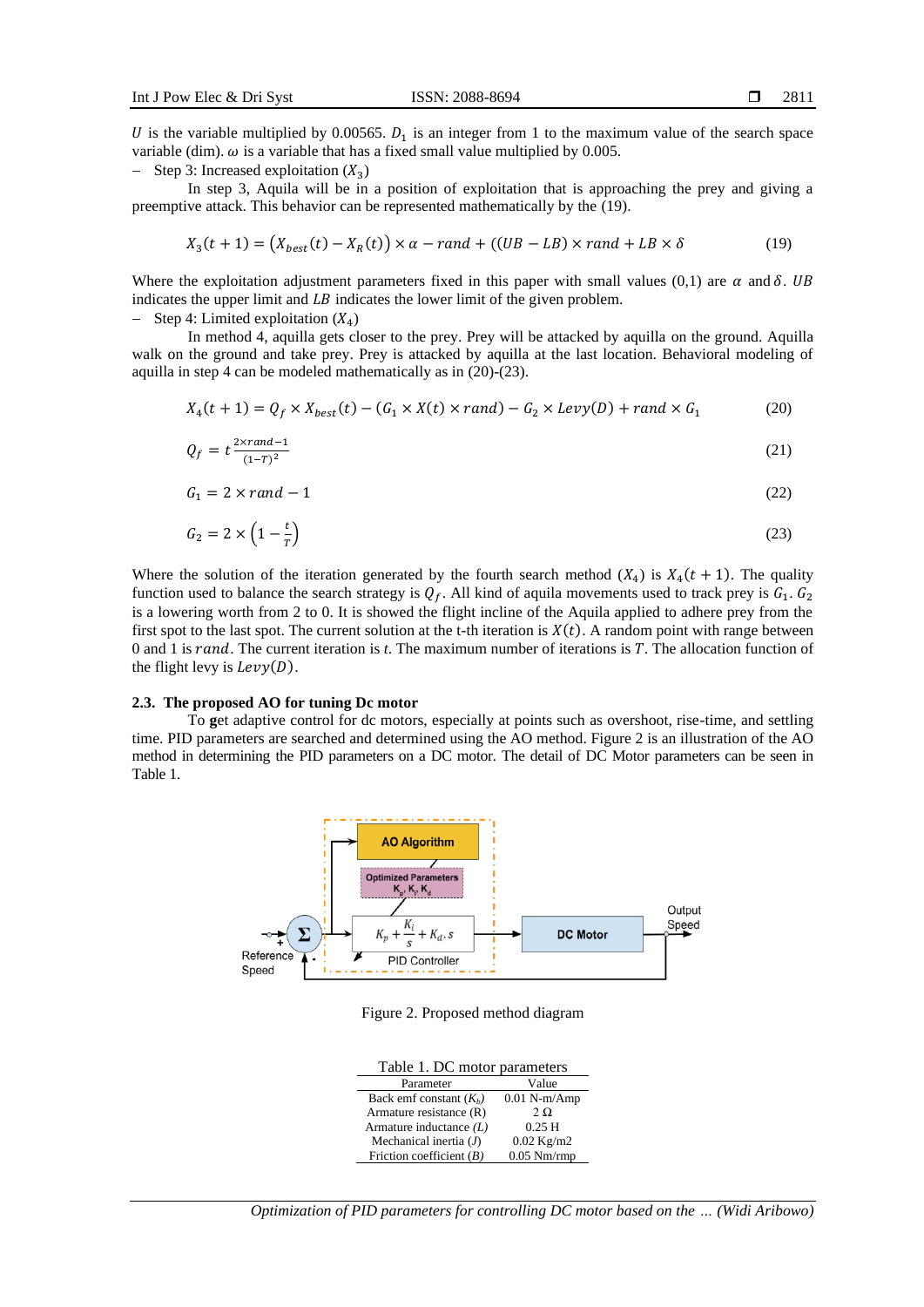## **3. RESULTS AND DISCUSSION**

AO Algorithm was written and simulated using MATLAB/Simulink on a laptop device with an intel i5 (2.2 GHz) processor and 8 GB Ram. Table 2 is the detail of AO variable. To view the potency of the AO-PID, it is compared with SOA, MPA, ChOA, and GPC. The global optima function is used to set the achievement of the AO method. Figure 3 is the convergence curve. The parameters of the SOA, MPA, GPC, ChOA, and AO methods were used to obtain parameters from the PID. Details of the PID parameters of each algorithm can be seen in Table 3. The PID data is used to control the DC motor.

The DC motor speed step response with speed reference 1 for SOA-PID, MPA-PID, ChOA-PID, GPC-PID, and AO-PID controllers is shown in Figure 4. Details regarding the step response of SOA-PID, MPA-PID, ChOA-PID, GPC-PID and AO-PID can be seen in Table 4. The proposed AO-PID has the best reaction step because it has the fastest constancy. Integral total time-weighted square of error (ITSE) and integral total weighted absolute value error (ITAE) were used to measure the performance of AO-PID. The ITSE and ITAE equations are as follows:

| Table 2 Parameter Of AO   |       | Tabel 3 The result PID value |         |        |          |
|---------------------------|-------|------------------------------|---------|--------|----------|
| Parameter                 | Value | Method                       |         |        |          |
| <b>Solution Number</b>    | 20    | <b>PID</b>                   | 2.8908  | 9.9239 | 0.1259   |
| <b>Maximum Iterations</b> | 50    | SOA                          | 3.1251  | 10     |          |
| Lower Bound               |       | <b>MPA</b>                   | 3.18366 | 10     | 2.477545 |
| Upper Bound               | 10    | <b>GPC</b>                   | 2.6571  | 9.8923 | 0.1297   |
| Dim                       |       | ChOA                         | 3.2061  | 10     | 0.1699   |
|                           |       | ΔO                           | 3.18025 | 10     |          |



Figure 3. The convergence curve of benchmark function



Figure 4. Step response with speed reference 1

**Time** 

| Table 4. Comparison result with reference speed 1 |           |           |                      |             |             |
|---------------------------------------------------|-----------|-----------|----------------------|-------------|-------------|
| Controller                                        | Overshoot | Rise Time | <b>Settling Time</b> | <b>ITSE</b> | <b>ITAE</b> |
| <b>PID</b>                                        | 1.0066    | 1.811     | 2.771                | 0.3069      | 0.7944      |
| <b>SOA-PID</b>                                    | 1.0037    | 1.774     | 2.809                | 0.2939      | 0.7633      |
| <b>MPA-PID</b>                                    | 1.0269    | 2.413     | 3.15                 | 0.3563      | 1.140       |
| <b>GPC-PID</b>                                    | 1.0092    | 1.796     | 2.711                | 0.3155      | 0.8091      |
| ChOA-PID                                          | 1.0045    | 1.841     | 2.841                | 0.2958      | 0.7828      |
| $AO-PID$                                          | 1.0032    | 1.777     | 2.829                | 0.2924      | 0.7631      |

| $ITAE = \int_0^\infty t.\,e(t).\,dt$ | (24) |
|--------------------------------------|------|
|                                      |      |

$$
ITSE = \int_0^\infty t \cdot e^2(t) \cdot dt \tag{25}
$$

The comparison of the ITAE and ITSE with the other controllers can be seen in Table 4. The ITAE value of the AO-PID has a value of 0.7631. It is the lowest ITAE value. The ITSE value for the AO-PID method is 0.2924. Meanwhile, the highest value of ITSE is owned by the MPA-PID method, namely 0.3563. To test the robustness of the proposed method, a test was carried out by changing the speed of the DC motor. The reference speed is set to the initial value of 0.8 for 5 seconds. Next, the reference speed is increased to 1 for 10 seconds. Finally, the reference speed is decreased by 0.5. In Table 5, the overshoot and undershoot values can be seen in detail. In the first step, the highest overshoot value is MPA-PID, which is 0.8215. On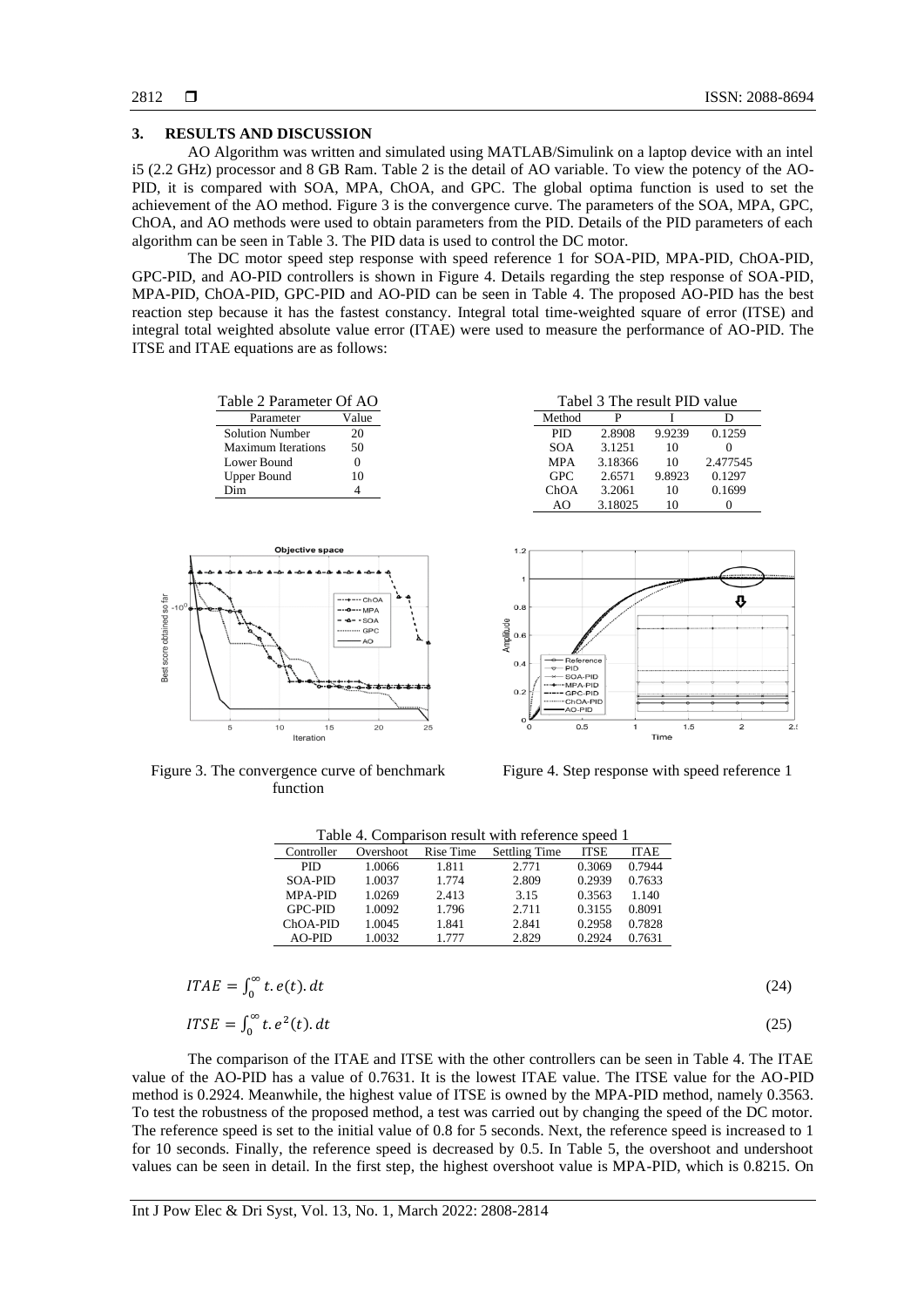the other hand, AO-PID method has the lowest value. It is 0.8026. In step 2, the highest overshoot value is owned by the MPA-PID method of 1.005. In the second step, the overshoot value of the AO-PID and SOA-PID methods differs very slightly, which is 0.0001. In the third step, the reference speed is reduced by 0.5. The worst undershoot value is by the MPA-PID method. It is 0.4864. In Table 5, the AO has the same ITSE value as the ChOA method, which is 0.3482. The lowest ITSE value is owned by the MPA method is 0.3468. ITSE highest score is GPC with a value of 0.3486. The AO and SOA methods have the same ITAE value with a value of 0.7387. The highest score of ITAE is owned by the MPA method, which is 0.7398. On the other hand, the lowest value of ITAE is the GPC method of 0.7384.

| .              |                  |                  |                   |           |                      |             |             |  |
|----------------|------------------|------------------|-------------------|-----------|----------------------|-------------|-------------|--|
| Controller     | Overshoot Step 1 | Overshoot Step 2 | Undershoot Step 3 | Rise Time | <b>Settling Time</b> | <b>ITSE</b> | <b>ITAE</b> |  |
| <b>PID</b>     | 0.8053           | 1.0014           | 0.4968            | 0.854     | 12.71                | 0.3483      | 0.7385      |  |
| SOA-PID        | 0.8029           | 1.0006           | 0.4984            | 0.8       | 12.77                | 0.3484      | 0.7387      |  |
| <b>MPA-PID</b> | 0.8215           | 1.005            | 0.4864            | 1.139     | 14.99                | 0.3468      | 0.7398      |  |
| <b>GPC-PID</b> | 0.8074           | 1.002            | 0.4954            | 0.867     | 12.65                | 0.3486      | 0.7384      |  |
| ChOA-PID       | 0.8036           | 1.0008           | 0.4979            | 0.849     | 12.79                | 0.3482      | 0.7388      |  |
| $AO-PID$       | 0.8026           | .0005            | 0.4985            | 0.798     | 12.79                | 0.3482      | 0.7387      |  |

Table 5. Comparison results by changing the reference speed

## **4. CONCLUSION**

DC motor control is a very interesting field due to the rapid development of control methods. Weak parameter adjustment will result in dc motor performance. In this study, the Aquila Optimizer Algorithm method was proposed to optimize the parameters of the PID. In conclusion, the AO method has optimal achievement. The proposed method can reduce the overshoot of the PID by an average of 0.023% and can improve the undershoot of the PID by 0.5%. The proposed method, namely AO which is applied to optimize PID controllers, has the best ability.

#### **REFERENCES**

- [1] W. Aribowo, B. Suprianto, A. Buditjahjanto, I. G. P. Widyartono, and M. Rohman, "An Improved Neural Network Based on Parasitism–Predation Algorithm for an Automatic Voltage Regulator," *ECTI Transactions on Electrical Engineering, Electronics, and Communications*, vol. 19, no. 2, pp. 136-144, 2021, doi: 10.37936/ecti-eec.2021192.241628.
- [2] S. N. Al-Bargothi, G. M. Qaryouti, and Q. M. Jeber, "Speed control of DC motor using conventional and adaptive PID controllers," *Indonesian Journal of Electrical Engineering and Computer Science,* vol. 16, no. 3, pp. 1221-1228, 2019, doi: 10.11591/ijeecs.v16.i3.pp1221-1228.
- [3] W. Aribowo, S. Muslim, B. Supriant, S. I. Haryudo, and A. C. Hermawan, "Intelligent Control of Power System Stabilizer Based on Archimedes Optimization Algorithm–Feed Forward Neural Network," *International Journal of Intelligent Engineering and Systems,* vol. 14, no. 3, pp. 43-53, 2021, doi: 10.22266/ijies2021.0630.05.
- [4] J. Viola, L. Angel, and J. M. Sebastian, "Design and robust performance evaluation of a fractional order PID controller applied to a DC motor," *IEEE/CAA Journal of Automatica Sinica*, vol. 4, no. 2, pp. 304-314, 2017, doi: 10.1109/JAS.2017.7510535.
- [5] Z. Qi, Q. Shi, and H. Zhang, "Tuning of Digital PID Controllers Using Particle Swarm Optimization Algorithm for a CAN-Based DC Motor Subject to Stochastic Delays," *IEEE Transactions on Industrial Electronics*, vol. 67, no. 7, pp. 5637-5646, 2020, doi: 10.1109/TIE.2019.2934030.
- [6] J. Agarwal, G. Parmar, R. Gupta, and A. Sikander, "Analysis of grey wolf optimizer based fractional order PID controller in speed control of DC motor," *Microsystem Technologies*, vol. 24, no. 12, pp. 4997-5006, 2018, doi: 10.1007/s00542-018-3920-4.
- [7] W. Xie, J. S. Wang, and H. B. Wang, "PI controller of speed regulation of brushless DC motor based on particle swarm optimization algorithm with improved inertia weights," *Mathematical Problems in Engineering*, vol. 2019, ID. 2671792, 2019, doi: 10.1155/2019/2671792.
- [8] M. A. Mughal, M. Khan, A. A. Shah, and A. A. Almani, "Parameter estimation of DC motor using chaotic initialized particle swarm optimization," *Proc. 3rd Int. Conferences on Electromechanical Control Technology and Transportation, Chongqing, China*, 2018. pp. 19-21, doi: 10.5220/0006971403910395.
- [9] V. K. Munagala and R. K. Jatoth, "Design of Fractional-Order PID/PID Controller for Speed Control of DC Motor Using Harris Hawks Optimization," *Intelligent Algorithms for Analysis and Control of Dynamical Systems*, pp. 103-113, 2021, doi: 10.1007/978-981-15-8045-1\_11.
- [10] S. Ekinci, D. Izci, and B. Hekimoğlu, "PID Speed Control of DC Motor Using Harris Hawks Optimization Algorithm," *International Conference on Electrical, Communication, and Computer Engineering (ICECCE)*, 2020, pp. 1-6, doi: 10.1109/ICECCE49384.2020.9179308.
- [11] E. F. Morán, W. Y. Pazmiño, and J. B. Monteses, "Genetic algorithm and fuzzy self-tuning PID for DC motor position controllers," 19th International Carpathian Control Conference (ICCC), 2018, pp. 162-168, 10.1109/CarpathianCC.2018.8399621.
- [12] E. H. Putra, Z. Has, and M. Effendy, "Robust Adaptive Sliding Mode Control Design with Genetic Algorithm for Brushless DC Motor," *5th International Conference on Electrical Engineering, Computer Science and Informatics (EECSI)*, 2018, pp. 330-335, doi: 10.1109/EECSI.2018.8752768.
- [13] D. K. Meena and S. Chahar, "Speed control of DC servo motor using genetic algorithm," *International Conference on Information, Communication, Instrumentation and Control (ICICIC)*, 2017, pp. 1-7, doi: 10.1109/ICOMICON.2017.8279122.